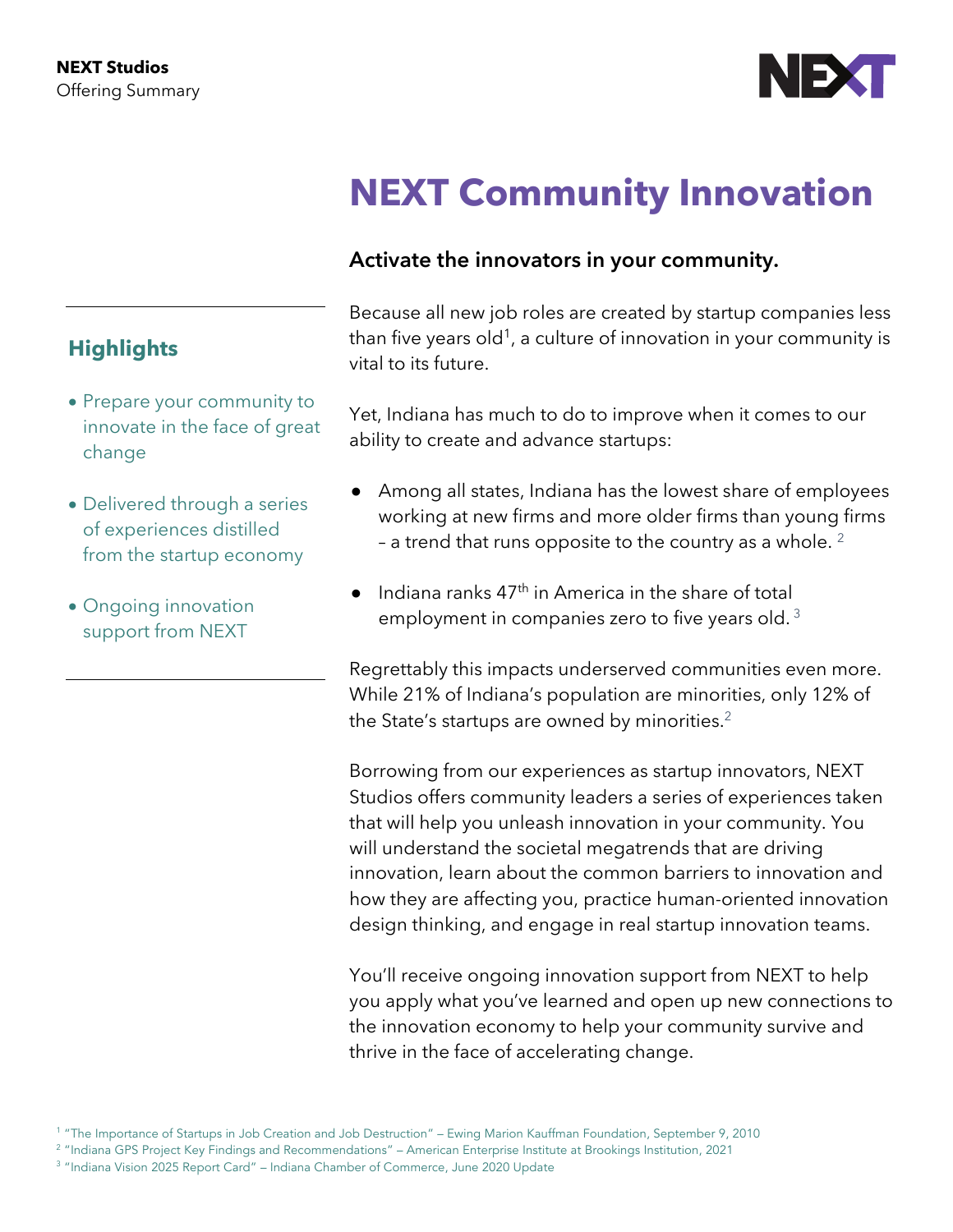

## **Program Modules**

The NEXT Community Innovation offering is delivered in four modules on-site in your community or at our Studio:

#### **01 Now What's Next**

#### **Examining the megatrends that are driving innovation.**

In this two-hour seminar or webinar, we will identify five major "megatrends" that are driving change and innovation, and help you understand their impact on a wide range of industries in your community. You'll learn the key elements necessary for innovation, and why innovation is required for survival in today's world.

#### **02 What's Keeping You from What's Next**

#### **Understanding the common barriers to innovation.**

In this six-hour workshop, you'll learn the different types of and key elements of innovation. We will identify and understand the ten common barriers to innovation, and work in small teams to reflect on how these barriers are affecting your community. You will, through understanding, begin the process of creating a more innovative culture.

#### **03 Lean Startup Bootcamp: Design Thinking**

#### **Learn and practice human-centered innovation design.**

In this one-day workshop, you'll understand how human-centered innovation design works, and why it's used to create all new products and services today. You'll gain techniques to better understand the problems that can be solved through innovation and apply methods that will help you turn needs into human-centered solutions. You will experience and practice ideation techniques to quickly generate, develop and test new ideas, and possess a new set of tools to turn ideas into action.

#### **04 Lean Startup Bootcamp: Discovery Week**

#### **Learn and practice designing innovation business models.**

In this three-day workshop, you'll participate as team members in actual startup companies in a cohort, or in innovation teams around community generated ideas. You'll understand and use startup tools such as the Lean Canvas and Jobs to be Done models while contributing to the creation of new innovation business models. Upon completion you'll have fully experienced the process for creating new innovations and have helped launch new local startup companies.